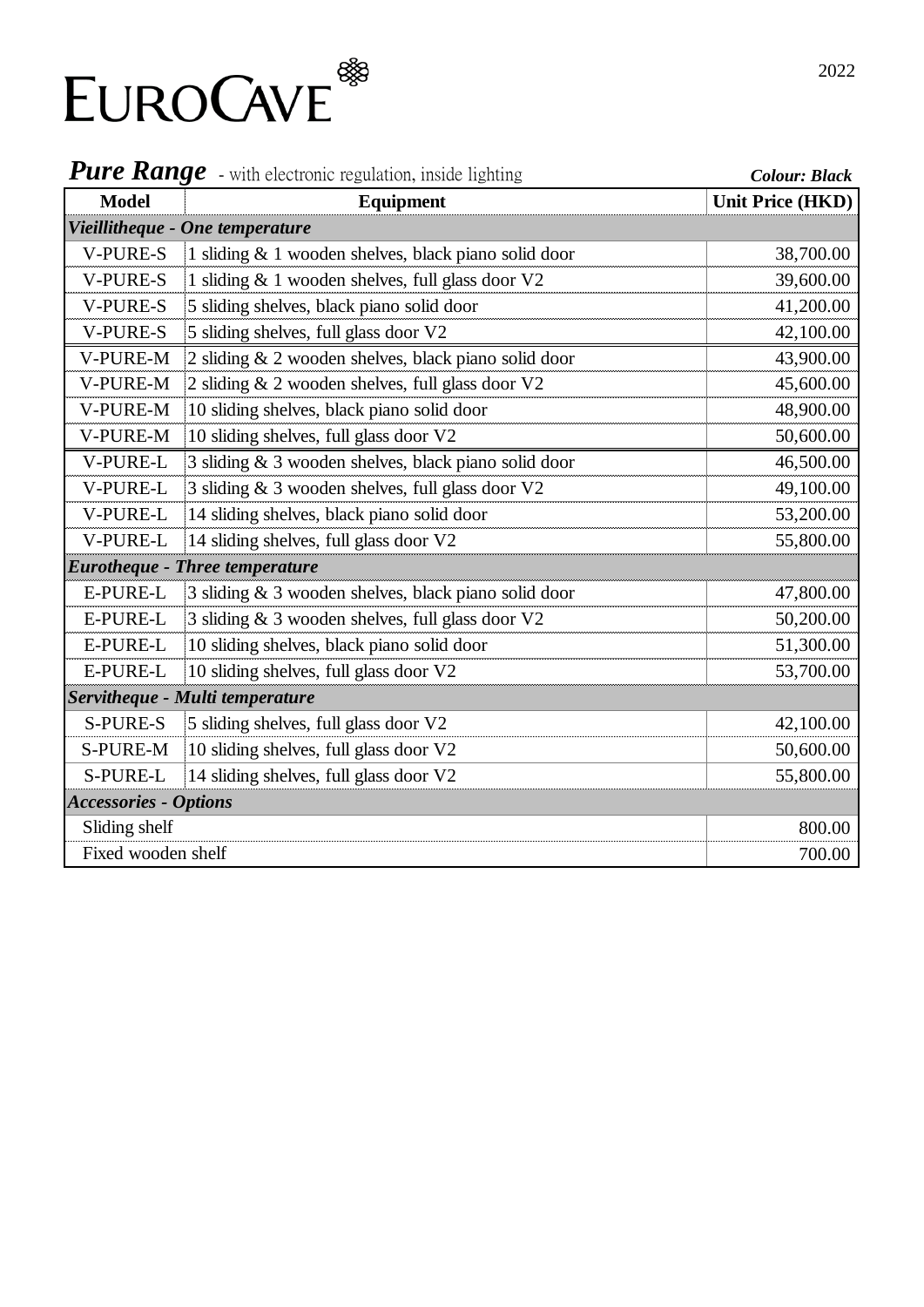

|                              | <b>Premiere Range</b> One temperature - with electronic regulation control | <b>Colour: Black</b>    |
|------------------------------|----------------------------------------------------------------------------|-------------------------|
| <b>Model</b>                 | <b>Equipment</b>                                                           | <b>Unit Price (HKD)</b> |
| <b>V-PREM-S</b>              | 1 sliding $& 1$ wooden shelves, solid door                                 | 28,200.00               |
| <b>V-PREM-S</b>              | 1 sliding $& 1$ wooden shelves, glass door                                 | 29,900.00               |
| <b>V-PREM-S</b>              | 5 sliding shelves, solid door                                              | 30,700.00               |
| <b>V-PREM-S</b>              | 5 sliding shelves, glass door                                              | 32,400.00               |
| V-PREM-M                     | 1 sliding $& 3$ wooden shelves, solid door                                 | 32,000.00               |
| V-PREM-M                     | 1 sliding $& 3$ wooden shelves, glass door                                 | 33,700.00               |
| V-PREM-M                     | 10 sliding shelves, solid door                                             | 37,100.00               |
| V-PREM-M                     | 10 sliding shelves, glass door                                             | 38,800.00               |
| V-PREM-L                     | 1 sliding $& 3$ wooden shelves, solid door                                 | 34,300.00               |
| V-PREM-L                     | 1 sliding $\&$ 3 wooden shelves, glass door                                | 36,400.00               |
| V-PREM-L                     | 14 sliding shelves, solid door                                             | 42,600.00               |
| V-PREM-L                     | 14 sliding shelves, glass door                                             | 44,700.00               |
| <b>Accessories - Options</b> |                                                                            |                         |
| Sliding shelf                |                                                                            | 800.00                  |
| Fixed wooden shelf           |                                                                            | 700.00                  |

# 2022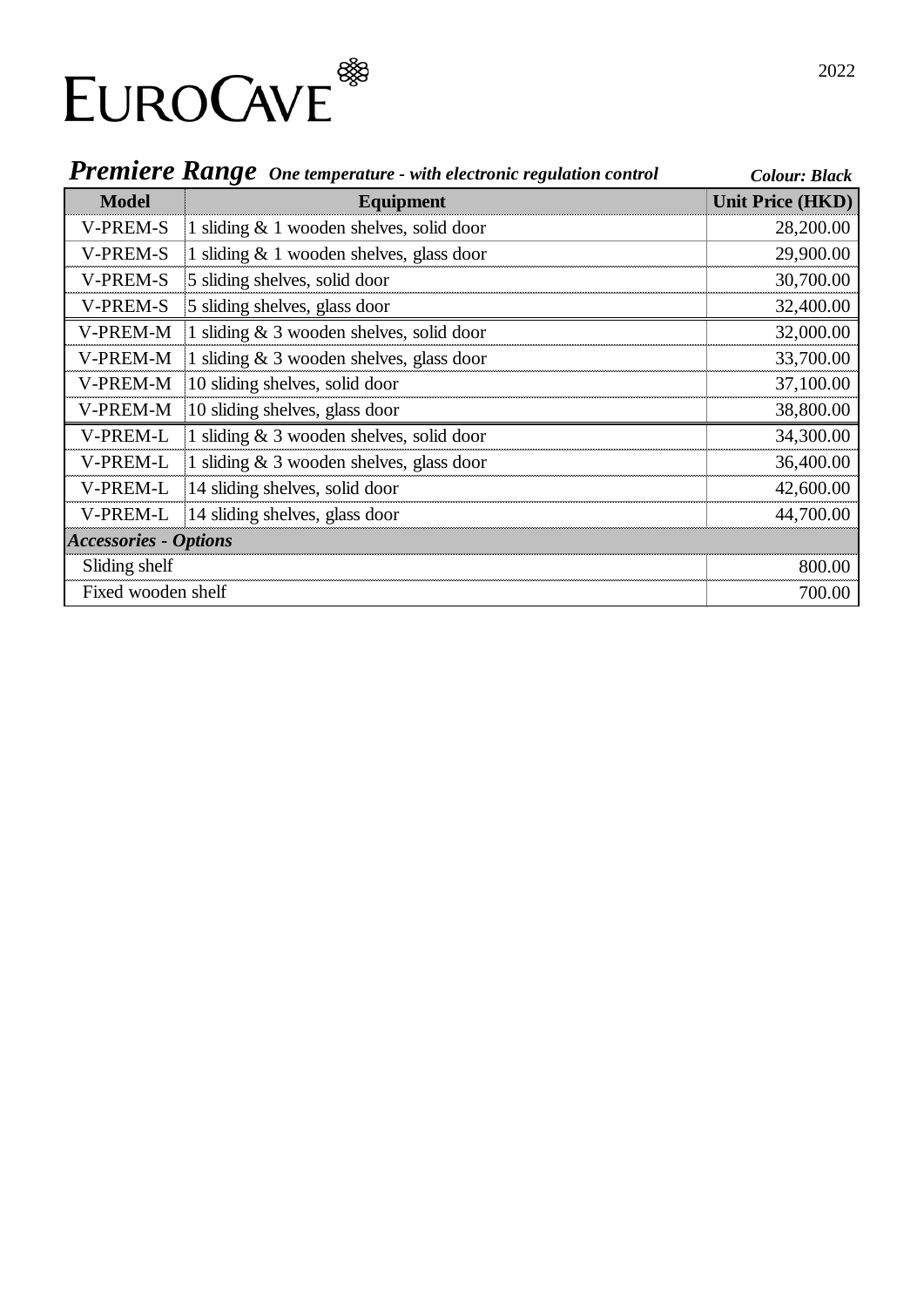

| <b>COMPACT KANGE V5</b> - with electronic regulation, inside lighting |                                                                              | <b>Colour: Black</b> |
|-----------------------------------------------------------------------|------------------------------------------------------------------------------|----------------------|
| <b>Model</b>                                                          | Equipment                                                                    | Unit Price (HKD)     |
|                                                                       | Vieillitheque - One temperature                                              |                      |
| $V-059V3$                                                             | 1 sliding & 1 wooden shelves, full glass door V2                             | 34,200.00            |
| $V-059V3$                                                             | 4 sliding shelves, full glass door V2                                        | 35,700.00            |
| $V-059V3$                                                             | 1 sliding & 1 wooden shelves, technical door (Integrated to kitchen cabient) | 33,700.00            |
| V-059V3                                                               | 4 sliding shelves, technical door (Integrated to kitchen cabient)            | 35,200.00            |
| $V-259V3$                                                             | 1 sliding & 3 wooden shelves, full glass door V2                             | 43,900.00            |
| $V-259V3$                                                             | 14 sliding shelves, full glass door V2                                       | 51,200.00            |
| $V-259V3$                                                             | 1 sliding & 3 wooden shelves, technical door (Integrated to kitchen cabient) | 42,500.00            |
| $V-259V3$                                                             | 14 sliding shelves, technical door (Integrated to kitchen cabient)           | 49,800.00            |
|                                                                       | Servitheque - Multi temperature                                              |                      |
| S-059V3                                                               | 4 sliding shelves, full glass door V2                                        | 35,700.00            |
| S-059V3                                                               | 4 sliding shelves, technical door (Integrated to kitchen cabient)            | 35,200.00            |
| S-259V3                                                               | 14 sliding shelves, full glass door V2                                       | 51,200.00            |
| S-259V3                                                               | 14 sliding shelves, technical door (Integrated to kitchen cabient)           | 49,800.00            |
| <b>Accessories - Options</b>                                          |                                                                              |                      |
|                                                                       | Sliding shelf with runners for Compact Range                                 | 700.00               |
| Fixed wooden shelf with supports for Compact Range                    |                                                                              | 600.00               |

### *Compact Range V3 - with electronic regulation, inside lighting*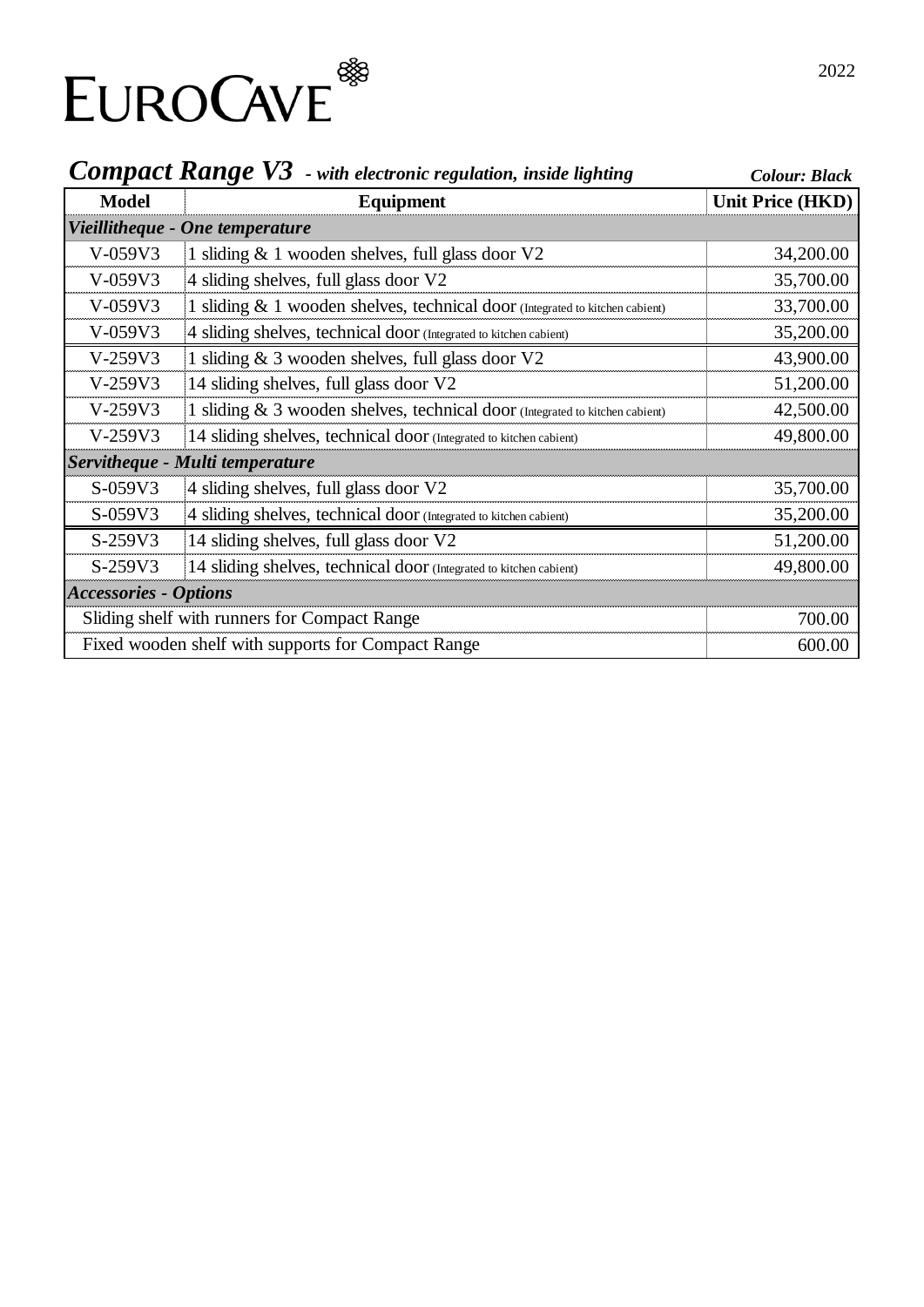# *Inspiration Range* - perfect for fit in kitchen cabinet

| <b>Model</b>                 | <b>Equipment</b>                                                                         | <b>Unit Price (HKD)</b> |
|------------------------------|------------------------------------------------------------------------------------------|-------------------------|
| Vieillitheque -              | 1 temperature - Extra Small model                                                        |                         |
| V-INSP-XS                    | Premium Pack (2 sliding shelves), full glass door                                        | 32,400.00               |
| Vieillitheque -              | 1 temperature - Small model                                                              |                         |
| V-INSP-S                     | Access Pack (1 sliding & 1 wooden shelves), full glass door                              | 38,000.00               |
| V-INSP-S                     | Access Pack (1 sliding & 1 wooden shelves), stainless steel glass door                   | 39,400.00               |
| V-INSP-S                     | Access Pack (1 sliding & 1 wooden shelves), Integrated/technical glass                   | 39,100.00               |
| V-INSP-S                     | Access Pack (1 sliding & 1 wooden shelves), technical solid door                         | 39,100.00               |
| V-INSP-S                     | Premium Pack (4 sliding shelves), full glass door                                        | 42,100.00               |
| V-INSP-S                     | Premium Pack (4 sliding shelves), stainless steel glass door                             | 43,500.00               |
| $V$ -INSP-S                  | Premium Pack (4 sliding shelves), Integrated/technical glass door                        | 43,200.00               |
| V-INSP-S                     | Premium Pack (4 sliding shelves), technical solid door                                   | 43,200.00               |
| V-INSP-S                     | Service Pack $(2 \text{ sliding shelves} \& 1 \text{ service drawer})$ , full glass door | 41,700.00               |
| V-INSP-S                     | Service Pack (2 sliding shelves & 1 service drawer), stainless steel glass               | 43,100.00               |
| V-INSP-S                     | Service Pack (2 sliding shelves $\&$ 1 service drawer), Integrated/technic               | 42,800.00               |
| V-INSP-S                     | Service Pack (2 sliding shelves & 1 service drawer), technical solid doc                 | 42,800.00               |
|                              | Vieillitheque - 1 temperature - Medium model                                             |                         |
| V-INSP-M                     | Access Pack (2 sliding & 2 wooden shelves), full glass door                              | 49,800.00               |
| V-INSP-M                     | Access Pack (2 sliding & 2 wooden shelves), stainless steel glass door                   | 51,800.00               |
| V-INSP-M                     | Premium Pack (9 sliding shelves), full glass door                                        | 59,700.00               |
| V-INSP-M                     | Premium Pack (9 sliding shelves), stainless steel glass door                             | 61,600.00               |
| V-INSP-M                     | Service Pack (7 sliding shelves & 1 service drawer), full glass door                     | 59,300.00               |
| V-INSP-M                     | Service Pack (7 sliding shelves & 1 service drawer), stainless steel glass               | 61,200.00               |
|                              | Vieillitheque - 1 temperature - Large model                                              |                         |
| V-INSP-L                     | Access Pack (3 sliding & 3 wooden shelves), full glass door                              | 54,900.00               |
| V-INSP-L                     | Access Pack (3 sliding & 3 wooden shelves), stainless steel glass door                   | 57,400.00               |
| V-INSP-L                     | Access Pack (3 sliding & 3 wooden shelves), Integrated/technical glass                   | 56,100.00               |
| V-INSP-L                     | Access Pack (3 sliding & 3 wooden shelves), technical solid door                         | 56,100.00               |
| V-INSP-L                     | Premium Pack (14 sliding shelves), full glass door                                       | 70,600.00               |
| V-INSP-L                     | Premium Pack (14 sliding shelves), stainless steel glass door                            | 73,100.00               |
| V-INSP-L                     | Premium Pack (14 sliding shelves), Integrated/technical glass door                       | 71,800.00               |
| V-INSP-L                     | Premium Pack (14 sliding shelves), technical solid door                                  | 71,800.00               |
| V-INSP-L                     | Service Pack (12 sliding shelves & 1 service drawer), full glass door                    | 70,200.00               |
| V-INSP-L                     | Service Pack (12 sliding shelves & 1 service drawer), stainless steel gla                | 72,700.00               |
| V-INSP-L                     | Service Pack (12 sliding shelves & 1 service drawer), Integrated/techn                   | 71,400.00               |
| V-INSP-L                     | Service Pack (12 sliding shelves & 1 service drawer), technical solid do                 | 71,400.00               |
| <b>Accessories - Options</b> |                                                                                          |                         |
|                              | Sliding shelf with runners for Inspiration Range                                         | 1,700.00                |
|                              | Fixed wooden shelf with supports for Inspiration Range                                   | 1,000.00                |
|                              | Service drawer with 1 half sliding shelf                                                 | 3,000.00                |